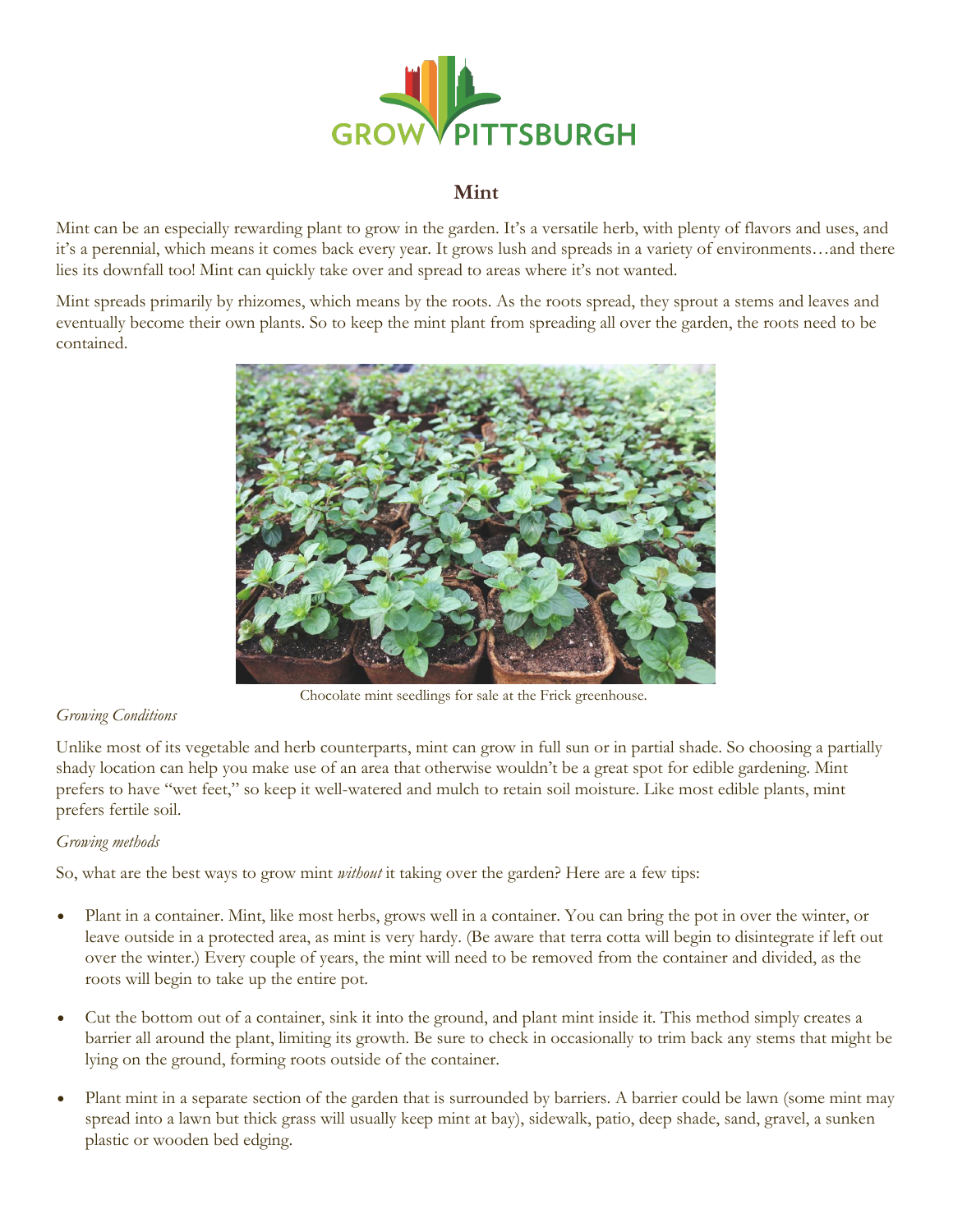It's also important to note that mint should be obtained as a plant, rather than as seeds. Mint may not "come true," or be the type you were hoping for if you grow it from seed.



This mint overwintered at the Dillworth Edible Schoolyard garden.

#### *Varieties and Uses*

Mint is used to flavor foods and beverages and is used medicinally to treat digestive woes. Mints fall into two main culinary groups:

**Spearmint** has a milder flavor and is used often in culinary dishes as well as in beverages, tea, and to flavor gum. These mints are in the spearmint family:

- Spearmint
- Apple mint
- Pineapple mint
- Curly mint
- Smooth leaf mint

Peppermint has a strong, intense flavor, as it contains menthol. It's used to flavor candies like candy canes, as well as to make peppermint tea and breath mints. These mints are in the peppermint family:

- Peppermint
- Chocolate mint
- Orange mint
- Ginger mint
- Grapefruit mint